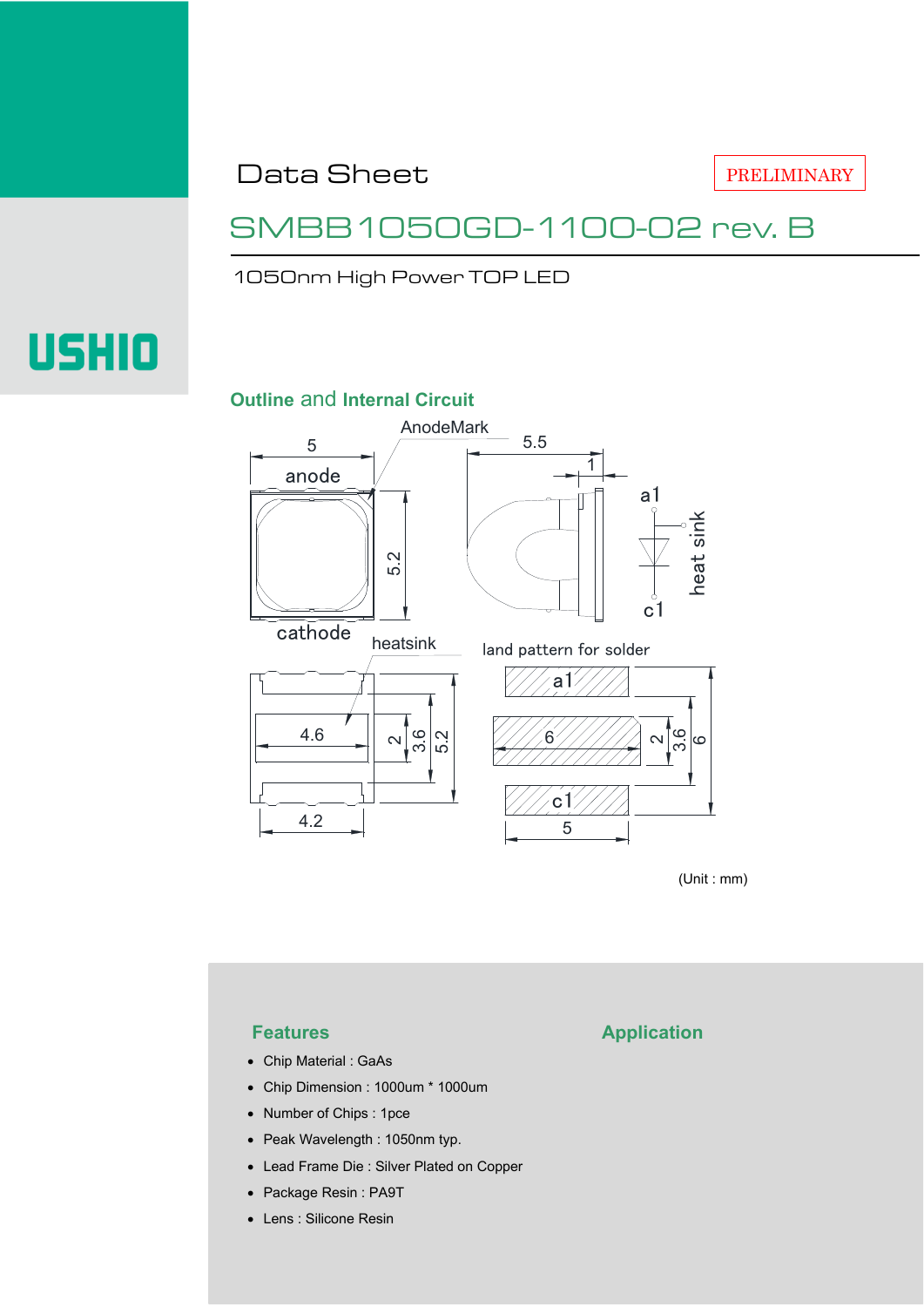

### **Absolute Maximum Ratings (Tc=25°C)**

| <b>Item</b>                  | <b>Symbol</b> | <b>Ratings</b>  | <b>Unit</b> |
|------------------------------|---------------|-----------------|-------------|
| Power Dissipation            | <b>PD</b>     | 1800            | mW          |
| <b>Forward Current</b>       | IF            | 1000            | mA          |
| <b>Pulse Forward Current</b> | <b>IFP</b>    | 2000            | mA          |
| Reverse Voltage              | <b>VR</b>     | 5               | $\vee$      |
| <b>Thermal Resistance</b>    | Rthja         | 10              | K/W         |
| Junction Temperature         | Tj            | 120             | $^{\circ}C$ |
| <b>Operating Temperature</b> | Topr          | $-40 \sim +100$ | $^{\circ}C$ |
| Storage Temperature          | Tstg          | $-40 - +100$    | $^{\circ}C$ |
| <b>Soldering Temperature</b> | <b>TSOL</b>   | 250             | °С          |

‡Pulse Forward Current condition : Duty 1% and Pulse Width=10us.

‡Soldering condition : Soldering condition must be completed with 5 seconds at 250°C.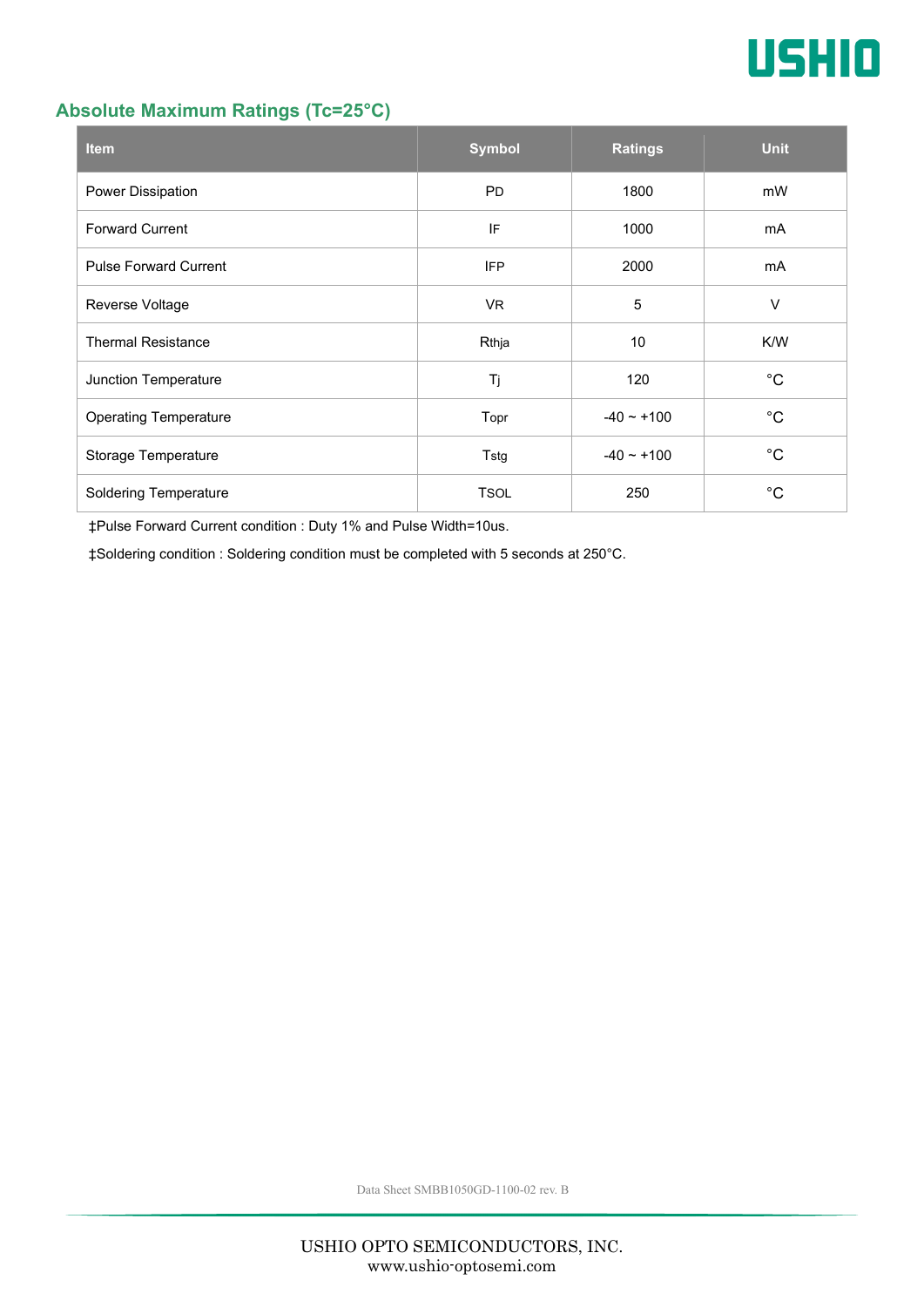

### **Optical and Electrical Characteristics (Tc=25°C)**

(\*: 100% testing, \*\*: reference value)

| <b>Parameter</b>            | <b>Symbol</b>    | <b>Min</b> | <b>Typ</b> | <b>Max</b> | <b>Unit</b> | <b>Test Condition</b> |
|-----------------------------|------------------|------------|------------|------------|-------------|-----------------------|
| Forward Voltage             | <b>VF</b>        |            | 1.5        | (1.8)      | V           | $IF=1A*$              |
|                             | <b>VFP</b>       |            | 1.8        |            |             | $IFP = 2A**$          |
| <b>Reverse Current</b>      | IR               |            |            | 10         | uA          | $VR=5V^*$             |
| <b>Total Radiated Power</b> | PO               | (520)      | 750        |            | mW          | $IF=1A*$              |
|                             |                  |            |            |            |             | $T = 100ms$           |
|                             |                  |            | 1200       |            |             | $IFP = 2A**$          |
| Radiant Intensity           | IE               |            | 3100       |            | mW/sr       | $IF=1A**$             |
|                             |                  |            | 5200       |            |             | $IFP=2A**$            |
| Peak Wavelength             | $\lambda p$      | 1000       |            | 1100       | nm          | $IF=1A^*$             |
| Half Width                  | $\Delta \lambda$ |            | 50         |            | nm          | $IF=1A**$             |
| Viewing Half Angle          | $\theta$ 1/2     |            | ±10        |            | deg.        | IF=100mA**            |
| <b>Rise Time</b>            | tr               |            | 10         |            | ns          | $IF=1A**$             |
| Fall Time                   | tf               |            | 20         |            | ns          | $IF=1A**$             |

‡Radiated Power is measured by G8370-85.

‡Radiant Intensity is measured by ANDO Optical Multi Meter AQ2140 & AQ2743.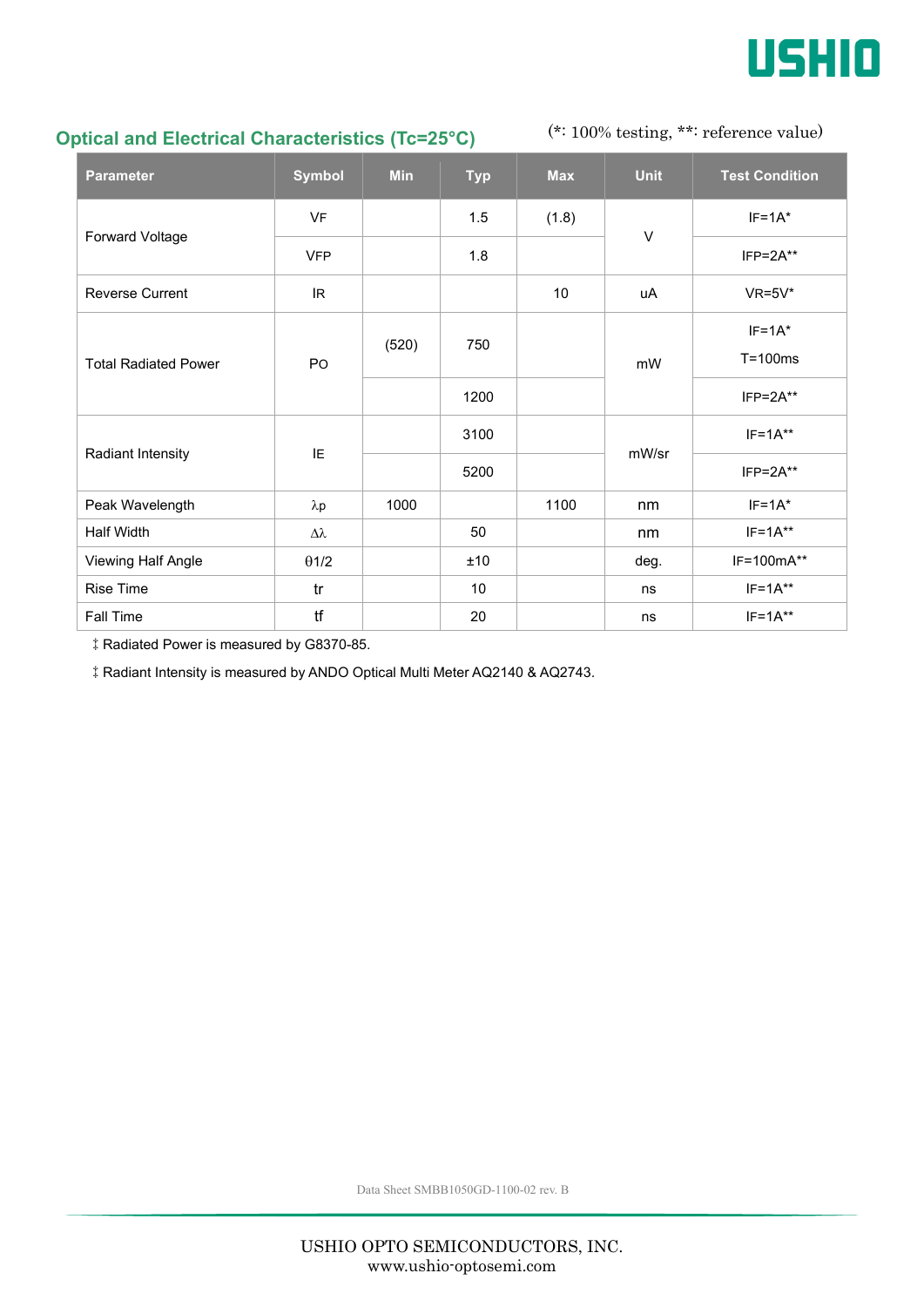

### **Typical Characteristic Curves**

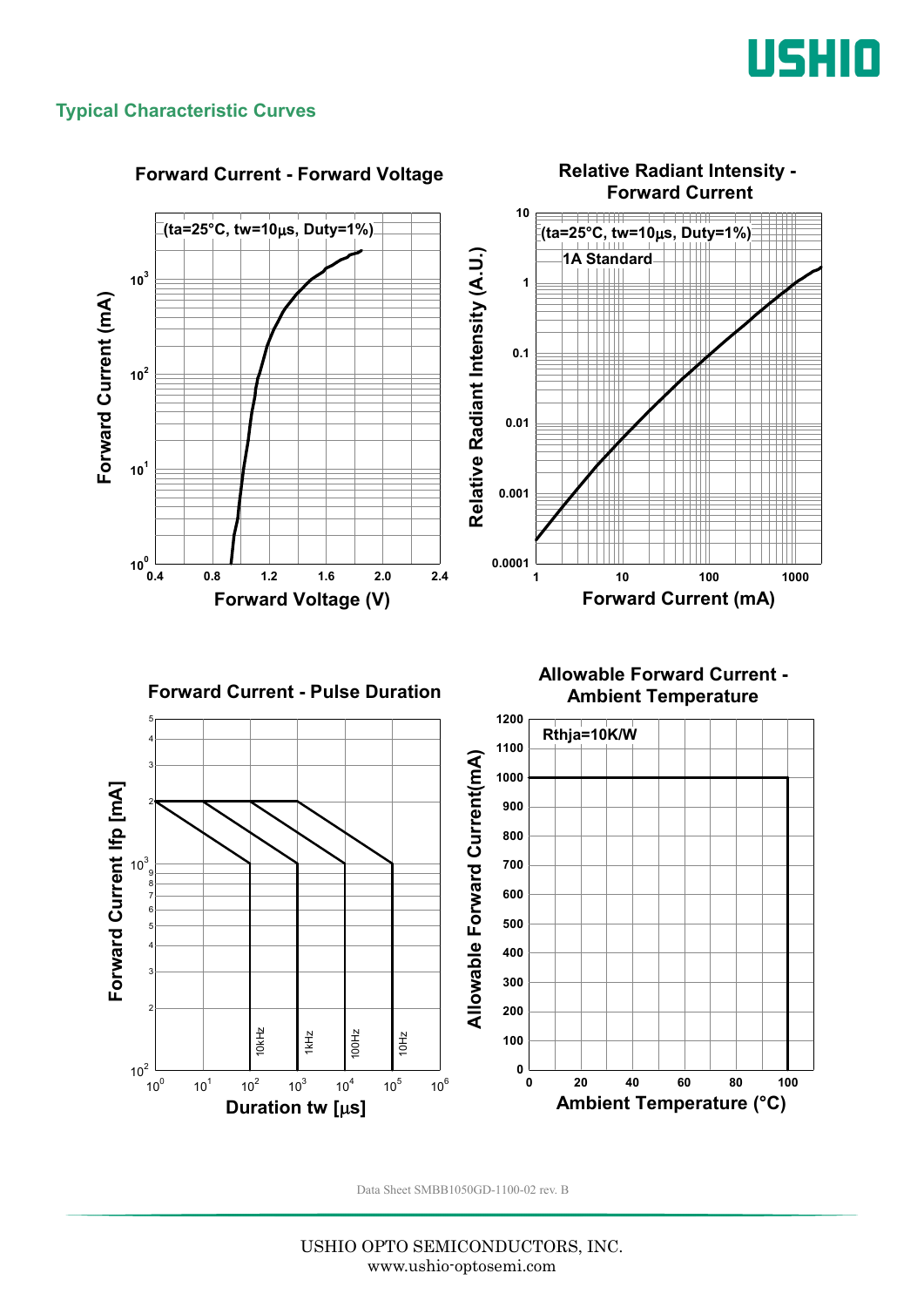



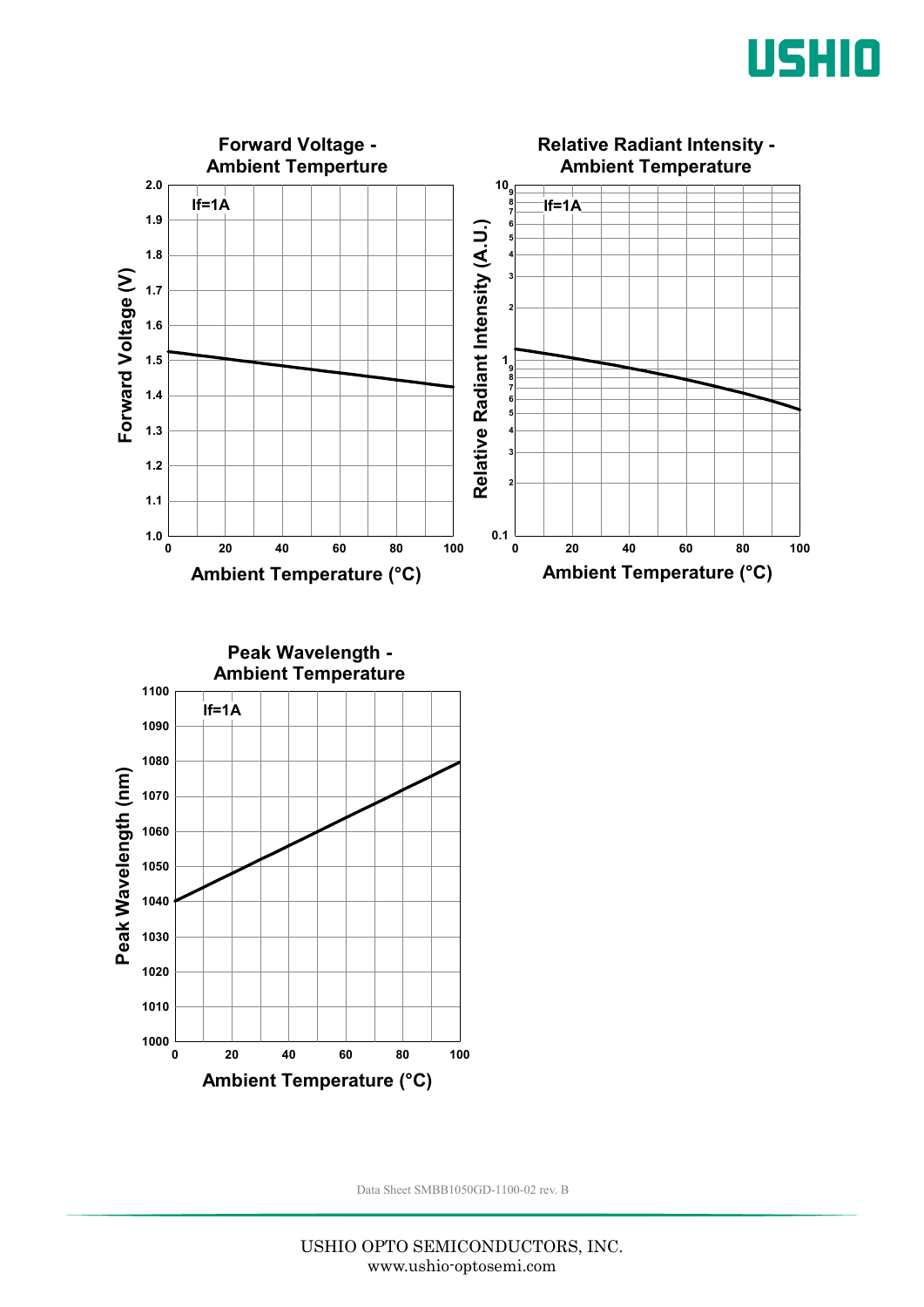

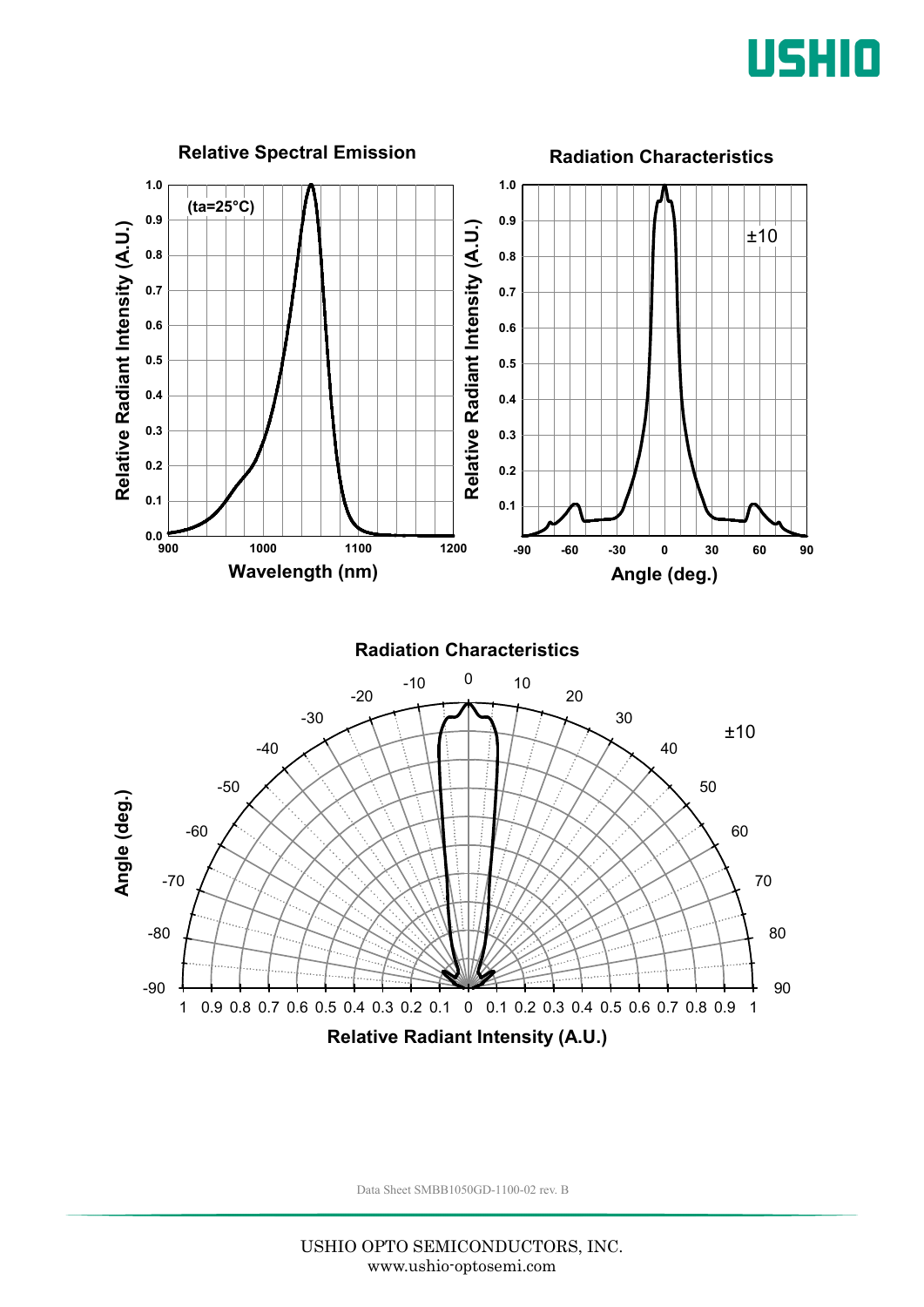## USHIO

### **Recommended Reflow Soldering Profile**

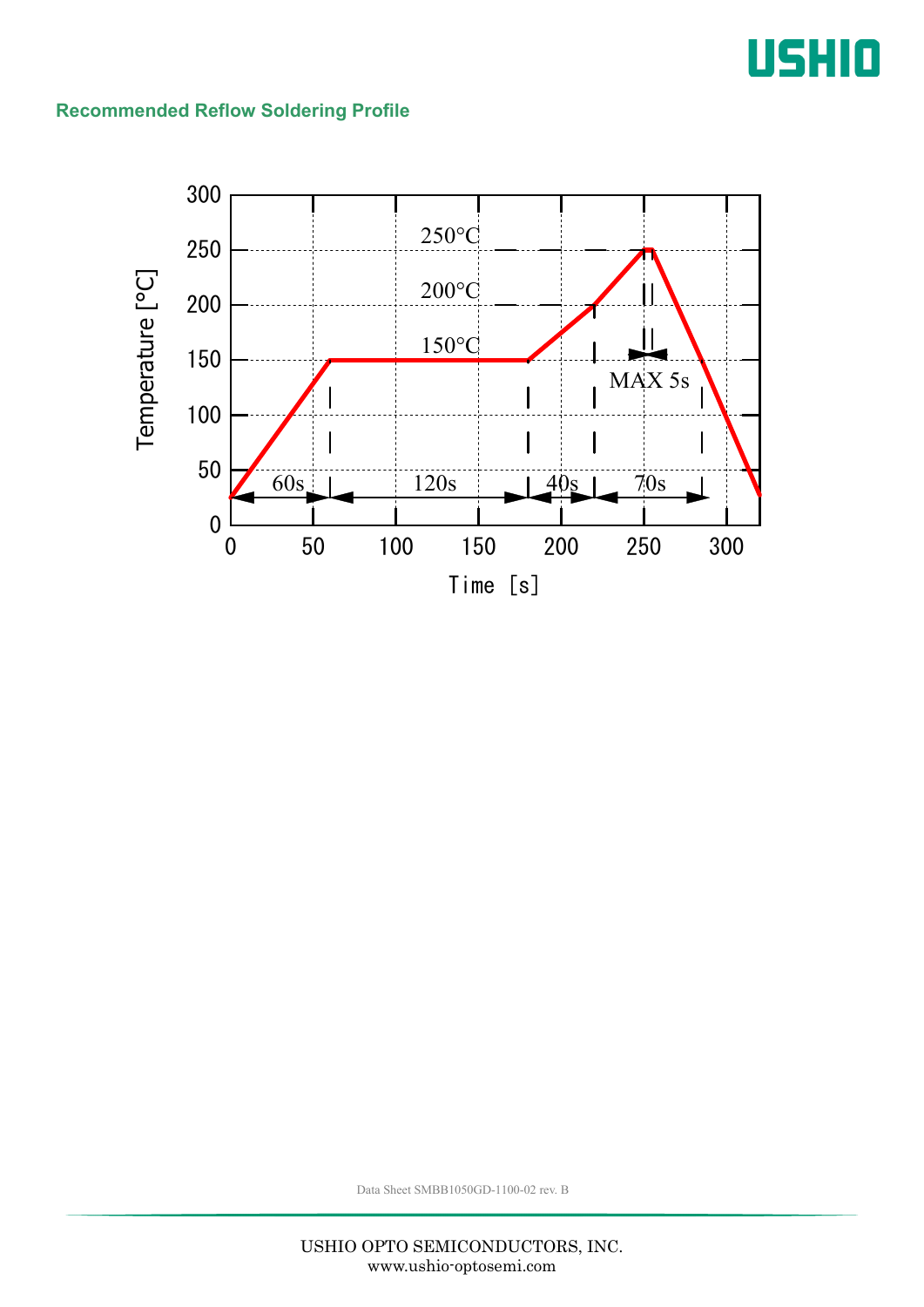

### **Wrapping**

Moisture barrier bag aluminum laminated film with a desiccant to keep out the moisture absorption during the transportation and storage.

### **SMD LED storage and handling precautions Storage Conditions before Opening a Moisture-Barrier Aluminum Bag**

- Before opening a moisture-barrier aluminum bag, please store it at <30ºC, <60%RH.
- Please note that the maximum shelf life is 12 months under these conditions.

### **Storage Conditions after Opening a Moisture-Barrier Aluminum Bag**

- After opening a moisture-barrier aluminum bag, store the aluminum bag and silica gel in a desiccator.
- After opening the bag, please solder the LEDs within 72 hours in a room with 5 30ºC, <50%RH.
- Please put any unused, remaining LEDs and silica gel back in the same aluminum bag and then vacuum-seal the bag.
- It is recommended to keep the re-sealed bag in a desiccator at <30%RH.
- The 72-hour- long floor life does not include the time while LEDs are stored in the moisture-barrier aluminum bag. However, we strongly recommend to solder the LEDs as soon as possible after opening the aluminum bag

### **Notes about Re-sealing a Moisture-Barrier Aluminum Bag**

 When vacuum-sealing an opened aluminum bag, if you find the moisture-indicator of the silica gel has changed to pink from blue (indicating a relative humidity of 30 % or more), please do not use the unused LEDs, the aluminum bag, or the silica gel.

### **Notes about Opening a Re-sealed Moisture-Barrier Aluminum Bag**

 When opening a vacuumed and re-sealed aluminum bag in order to use the remaining LEDs stored in the bag, if you find that the moisture-indicator of the silica has changed to pink, please do not use the LEDs.